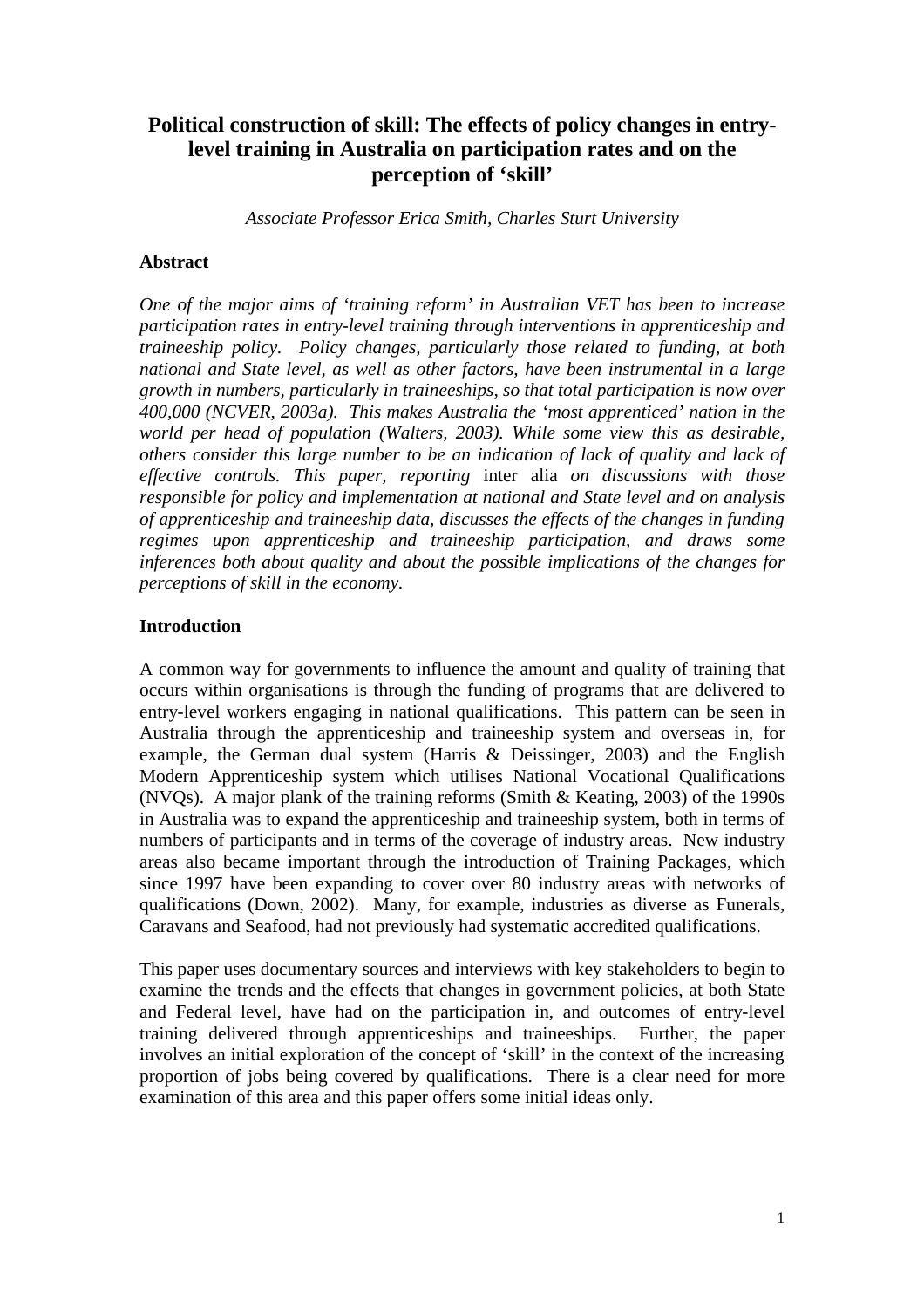# **Literature review**

 $\overline{a}$ 

In Australia, before the mid-1980s, contracted entry-level training was only available in traditional apprenticeships in a limited range of occupations, primarily in manufacturing and construction trades. Such training involves a combination of onthe-job training with government-funded off-the-job training at TAFE colleges or other training providers; and requires a contract of training between the apprentice and the employer to be signed and lodged with the appropriate State or Territory government. The Kirby report (1985) on entry-level training advocated the establishment of one-year traineeships in 'non-trade' occupations for 16 and 17 year olds, which would (as with apprenticeships) involve part-time off the job training for 20 per cent of the time, reflected in pay rates set at 80 per cent of normal wages (now well-established as the National Training Wage). After a slow start, in 1996/7 the numbers of trainee commencements exceeded apprentice commencements for the first time (Robinson, 1999:9). Traineeships began mainly in clerical, retail, hospitality and public sector jobs, but have now expanded greatly into a wide range of industries including traditional trade areas (Roberts, 1996).

A major criticism (eg Hampson, 2002) of the expansion of entry-level training has been that it has been almost entirely in 'new' industries or at lower levels in the 'traditional industries' and there has been a perception that the 'traditional industries' are losing their skills base. There are also some concerns, in a linked point, that apprenticeship 'decline' has adversely affected a traditional route from school tow ork particularly for working-class boys. However, despite the lifting of age restrictions for apprenticeships and traineeships, and the subsequent rise of adult participants, Robinson (1999) points out that the proportion of 15-24 year olds in apprenticeships and traineeships as a proportion of all young people aged 15-24 has remained constant during the 1990s.

Together with, and linked to, the rise of traineeships, changes have been made to the Australian apprentice system. These have included various alterations to the employment subsidy arrangements for employers (eg Fooks, 1997; Walters, 2003), the abolition of 'declared trades'<sup>1</sup> in all States except NSW, and, as with traineeships, the removal of age restrictions for employment of apprentices. These changes have been designed to improve access to apprenticeships and to extend coverage to other industries. For apprenticeships and traineeships alike, as well as subsidy arrangements for employers, 'user choice' funding money, administered by State Training Authorities, is available to Registered Training Organisations to fund the offthe-job training of the apprentices and trainees (Smith & Keating, 2003: 98). States and Territories are free to set their own funding rules within certain broad parameters, known as User Choice Principles (ANTA, 2003).

There have also been attempts to amalgamate apprenticeships and traineeships under three similar, successive, schemes: the Australian Vocational Training System (AVTS), the Modern Australian Apprenticeship System (MAATS) and New

<sup>1</sup> Before the training reforms of the 1990s, States and territories maintained lists of 'declared trades' which were 'allowed' to have apprenticeships attached to them. Coupled to these provisions, licensing laws and legislation have prevented those who have not completed apprenticeships from carrying out certain work and even, in some cases, have prevented young people from working in a particular industry except if undertaking an apprenticeship.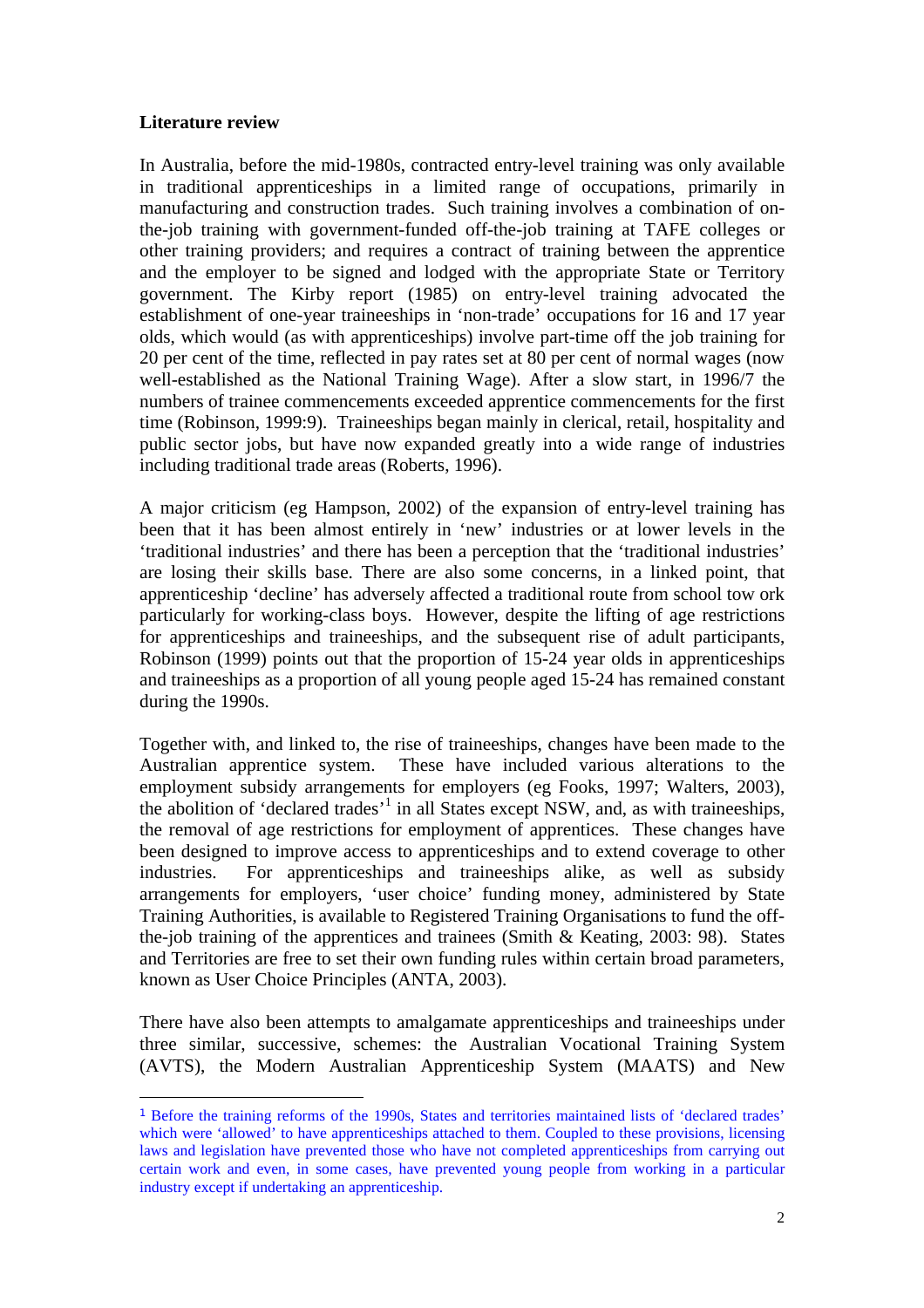Apprenticeships, the current umbrella term. The continuing attempt to amalgamate apprenticeships and traineeships has not only been actively resisted by some States but has also made collection of meaningful statistics difficult. The National Centre for Vocational Education Research (NCVER), which collects vocational education and training (VET) statistics on behalf of the Australian National Training Authority (ANTA), is now required to combine apprentices and trainees in its collections, and can only estimate the separate numbers for apprentices and trainees by making assumptions such as that those in contracted training for over two years are apprentices (NCVER, 1999:10).

It might be presumed, in the formation of qualifications for occupations, that there is a reasonable level of skill attached to the occupation. However, apprenticeships are often described, particularly in the industrial relations literature, as being a device for restricting the entry to certain trades, to ensure that the price of adult or skilled labour is kept artificially high. To assist this process, the number of apprentices is restricted, the employment of non-apprentice junior labour is prohibited, and there is a lengthy time needed to become 'skilled' (Shields, 1995). Trade unions' attitudes towards apprentices is often viewed with suspicion within this paradigm. It is often maintained that the skill in apprenticed occupations is 'socially constructed'. H. A. Turner, for instance, argued that apprenticeship was a form of 'ritual servitude' which legitimated an illusory division between 'skilled' and 'unskilled' work (Shields 1995:239). It is argued that craft unions have been successful in maintaining their skilled status, even in the face of deskilling in many trades (Shields 1995:244). Feminist critiques focus on the fact that it is mainly male trades which have had the power to construct their trades as skilled (eg Steinberg, 1990; Lee 1987, in Shields 1995:240). Hairdressing is the only 'female' occupation which has become a 'trade', yet it is interesting to note that qualified hairdressers earn less than other, unqualified, women, the only trade where the human capital returns on investment to the individual are negative (Dockery & Norris, 1996).

The notion of 'skill' has long been recognised as problematic. Smith (1992: 212-214) for example, suggests that skill can be viewed, variously, as a measurable attribute, an innate attribute of a person, or, as discussed above, can be socially contructed. To these notions could be added the concept of **a** skill as a discrete competence (as represented in Training Package units of competency). Debates in the labour process field about degradation of skills (eg Braverman 1974) or, in contrast, assertions that skill levels in the workforce have risen, are complicated by the contested nature of the term 'skill'. The debates about the importance of 'traditional apprenticeships' (eg Toner, 1998) and conflicting views of the implications of the rise in 'new apprenticeships' (eg Hampson, 2002) are clearly influenced by differing interpretations of the word.

## **Research method**

A number of sources were used to provide evidence for this paper. These sources were accessed as part of other research and publication activity rather than being consulted specifically for the purposes of this paper. Data on apprentice and trainee numbers in Australia are produced by the National Centre for Vocational Education Research (NCVER). Data from the Centre's regular publicly available bulletins and from their web site, and specially requested information relating to part-time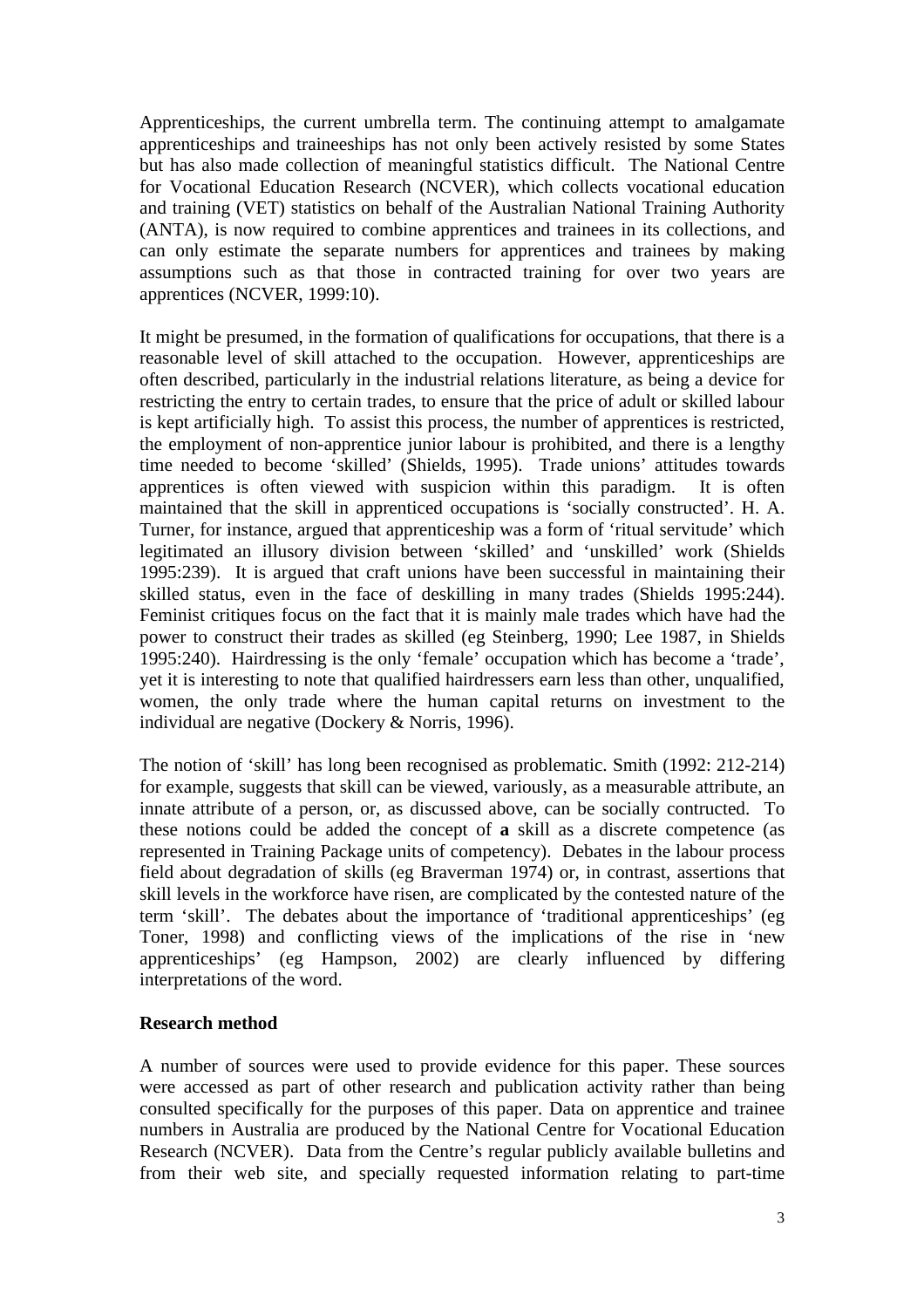apprenticeships and traineeships and separation of apprentice and trainee data were all included in the analysis for the paper. Submissions to the Australian government's 2003 Senate Inquiry into Current & Future Skills Needs (Employment, Workplace Relations & Education References Committee (EWRERC), 2003) were examined for relevant data.

In addition, information was extracted from interviews undertaken as part of a current project funded by the National Research and Evaluation Committee on the commitment of enterprises to nationally recognised training (Smith, Pickersgill, Smith & Rushbrook, in progress). These interviews were with the following personnel:

- ?? New Apprentice policy personnel (in a face to face meeting) at the Commonwealth Department of Education, Science and Training, which provides employment subsidies for apprentices and trainees.
- ?? Personnel involved with 'user choice' from four State and Territory Training Authorities (by telephone). Phone calls were supplemented by a working document provided by a State official who was at the time compiling a summary of State and Territory user choice policies (Davidson, 2003).
- ?? Human Resource Managers, Learning and Development Managers and workers in two enterprises: a government call centre and a group of hospitality clubs. Data relating to this paper formed a small part of case studies undertaken at two sites in each instance, for the larger project.

The focus of these interviews was on matters more specifically related to the major project; for example the relationship of nationally recognised training to enterprises' human resource activities, and the role of funding in decisions to access nationally recognised training. Thus only a small amount of the data obtained in the interviews has been used in this paper.

# **Growth in apprenticeships and traineeships**

Table 1 and Figure 1, representing the same data set, show the growth in apprentices and trainee commencements over an eight year period. The differentiation into apprentices and trainees is made on a length-of-contract basis, as discussed earlier.

#### **Table 1: Apprentice and trainee commencements 1994/5 to 2001/2**

|                      |         |       |  | 1994/95 1995/96 1996/97 1997/98 1998/99 1999/00 2000/01 2001/02 |  |  |
|----------------------|---------|-------|--|-----------------------------------------------------------------|--|--|
| 'Apprentices'        | 30680 - | 27780 |  | 28940 32960 38230 40580 37160 41180                             |  |  |
| 'Trainees'           | 29310   | 48360 |  | 66790 93000 158720 160590 180800 207160                         |  |  |
| <b>All Contracts</b> | 59.990  |       |  | 76,140 95,730 125,960 196,950 201,170 217,960 248,340           |  |  |

#### *Source: Derived from NCVER data, in Smith & Keating 2003: 94*

Clearly there has been a substantial growth in contracted training, which has extended to apprenticeships as well as to traineeships, although the vast majority of growth has been in the latter. The third quarter 2003 data show a further jump, to 271,800 commencements and 407,900 in training (NCVER, 2003a). It needs to be emphasised that apprenticeships and traineeships are demand-led; while training providers and various brokering organisations may attempt to stimulate demand, ultimately trainees and apprentices are only employed when an employer makes a decision to hire.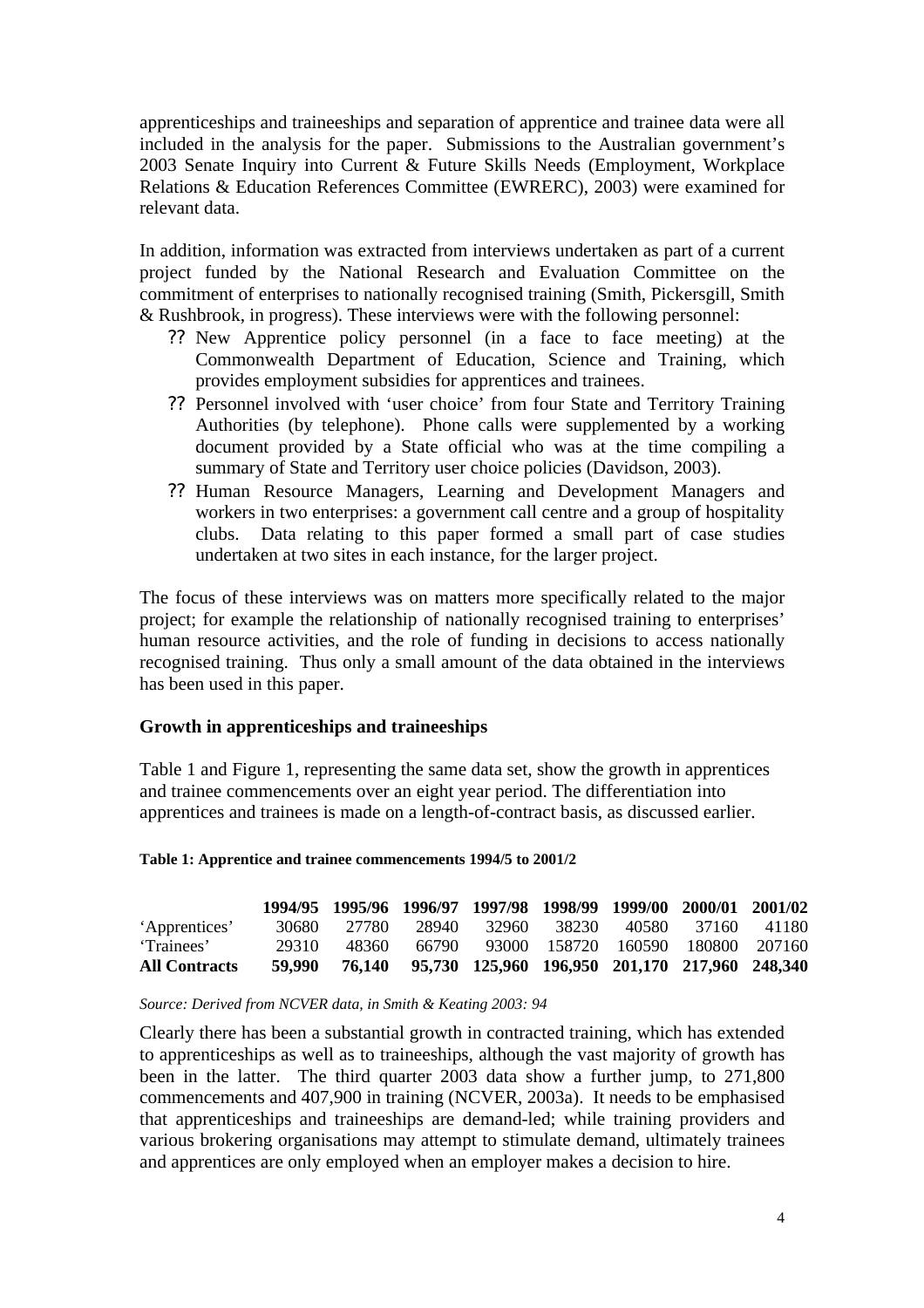

**Figure 1: Apprentice and trainee commencements 1994/5 to 2001/2**

Clearly there has been a substantial growth in contracted training, which has extended to apprenticeships as well as to traineeships, although the vast majority of growth has been in the latter. The third quarter 2003 data show a further jump, to 271,800 commencements and 407,900 in training (NCVER, 2003a). It needs to be emphasised that apprenticeships and traineeships are demand-led; while training providers and various brokering organisations may attempt to stimulate demand, ultimately trainees and apprentices are only employed when an employer makes a decision to hire.

There has been a considerable growth in the proportion of apprentices and trainees that work part-time. Table 2 illustrates this growth from 1997 to 2003.

|              | 1997    | 1998    | 1999    | 2000    | 2001    | 2002    | 2003    |
|--------------|---------|---------|---------|---------|---------|---------|---------|
| Full time    | 167,653 | 182,460 | 222,836 | 234,318 | 254,998 | 277,247 | 294,593 |
| Part time    | 3,443   | 10,203  | 29,028  | 38,319  | 54,901  | 69,850  | 87,195  |
| School-      |         |         | 333     | 3,712   | 4,936   | 9,200   | 14,019  |
| based        |         |         |         |         |         |         |         |
| Unknown      |         |         |         | 83      | 82      | 166     | 180     |
| <b>Total</b> | 171,096 | 192,663 | 252,197 | 276,431 | 314,916 | 356,462 | 395,988 |

**Table 2: Part-time apprentices and trainees in training 1997-2003**

*Source: NCVER 2003b*

While some of the part-time figures are school-based New Apprentices, who commence apprenticeships and traineeships through part-time jobs while still at school (Smith & Wilson, 2002), the majority of part-time New Apprentices are just 'normal' part-time workers. They are primarily in four occupational groups - sales representatives (almost 25,000), carers and aides (10,000), hospitality workers (12,000) and cleaners - 6000 (NCVER, 2003b). These figures compare to less than 3000 for all 'trade' occupations as a whole.

There has been a considerable shift in the industry areas in which apprentices and trainees are working. For example, for the twelve months to September 2003, 'Clerical, sales and service workers' had a 12% increase in new apprentices, while 'trades and related workers' had an increase of only 1% (NCVER, 2003a). There are certainly some questions to be asked about the need for so many workers in certain industry areas to gain qualifications, particularly at public expense. While the shift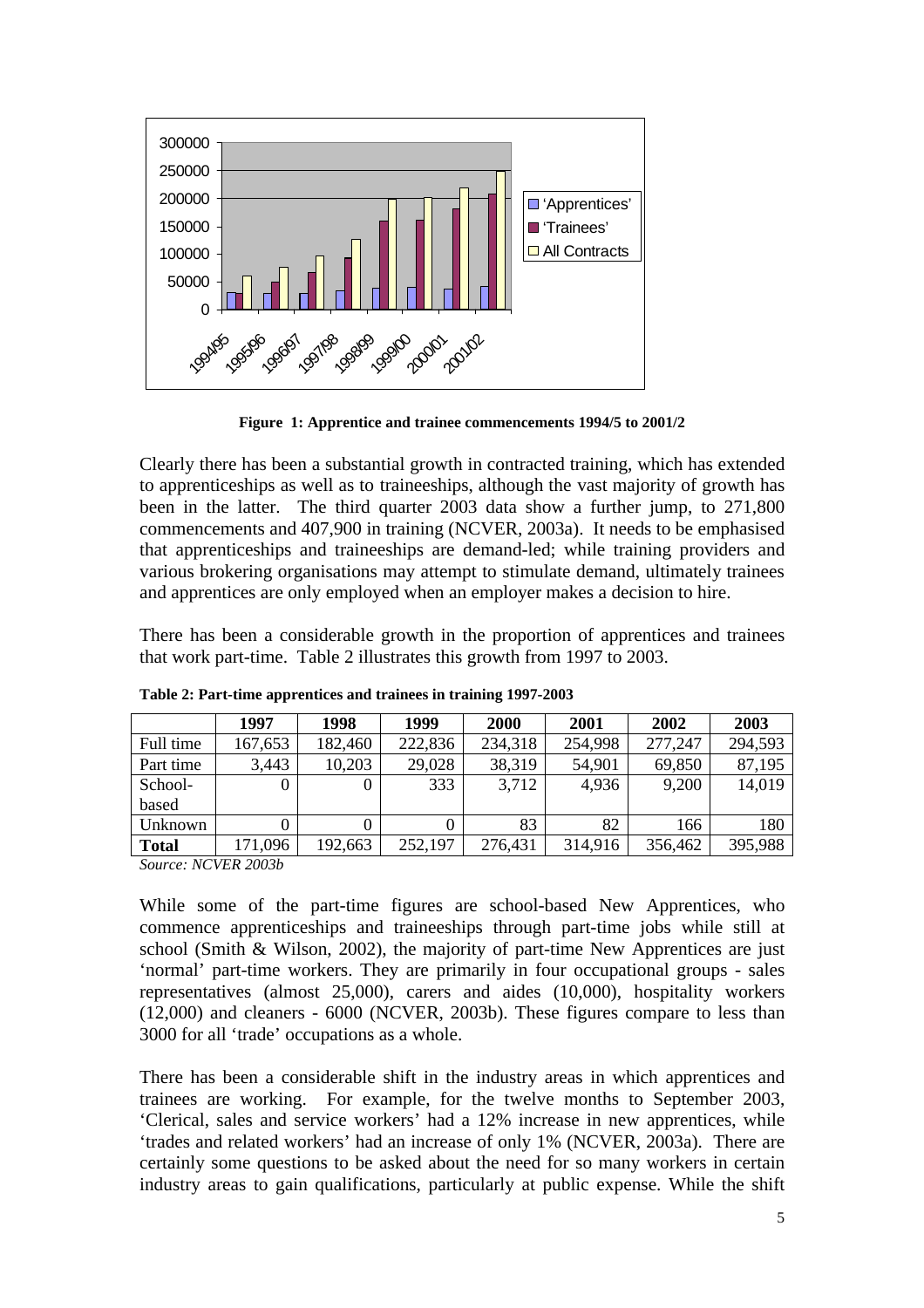from 'traditional' areas such as engineering, construction and electrical to retail, hospitality and personal services may simply be a reflection of shifts in the economy more generally, there is an argument that skill shortages in some traditional trades may be holding back the performance of some industry areas. However because funding is demand-driven, ie it is given to employers when they recruit apprentices and trainees or create apprenticeships and traineeships for existing workers (within certain parameters, as will be explained in the following section), there are effectively few controls over the industry areas in which qualifications are gained. Indeed for those enterprises that do not request government funding, there is little knowledge of the numbers of workers becoming qualified. This is the case, for example, in transport<sup>2</sup>. However some responses to the newly qualified workforce in certain industries appear driven by prejudice rather than rational argument. For example, a Committee member of the Senate Inquiry into Skills stated at a public hearing (Hansard, 2003: 17):

*'We heard an example in the cleaning industry in Western Australia where there is a seven-hour module to teach people how to empty a rubbish bin. I have sat and looked at the rubbish bin in my office for weeks trying to work out how it could take me seven hours to learn how to empty it. No matter what way you turn it upside down it does not take you more than about five minutes to work out it is all going to fall out the bottom (sic).'* 

#### **Changes in funding regimes and the rationale for changes**

It has been argued (for example in Schofield, 1999) that the availability of funding for apprenticeships and particularly for traineeships encourages 'shonky' and dollardriven approaches to training of workers entering, or already employed in, industries. Government responses to such criticisms and practices have, at federal level, been exemplified by the introduction of the Australian Quality Training framework, in 2002, to improve practices of Registered Training Organisations, and changes to the employment subsidy arrangements to improve completion rates; and, at State level, to amend the funding rules for 'user choice' funding. In early 2001 several States considerably tightened the availability of user choice for higher levels of qualifications, for certain industries, and for certain modes of delivery (to encourage 'face to face' training). These changes were partly because States were unable to continue to fund all apprenticeships and traineeships on demand, and partly because of quality concerns. Reduced funding is available in some States and Territories for granting of qualifications solely by Recognition of Prior Learning (RPL) and for enterprise RTOs – the latter, as it was believed (in the case of Queensland) that there was not a case to pay them the same costs as institutional RTOs that had higher overheads. However this pattern was not replicated across all the States and Territories. In the ACT, for example, the rules had always been reasonably strict and in 2002 the rules were actually relaxed, to allow funding for existing workers in certain industries in a deliberate attempt to improve the training culture in those industries. States have also made exceptions to their rules, for industries where there are skill shortages and for certain types of workers, for example indigenous people<sup>3</sup>. The systematic use of RPL is an area currently of interest to the New Apprenticeship

 $\overline{a}$ 

<sup>2</sup> Comment by Australian National Training Authority staff member during initial consultations for the project on the use of nationally-recognised training in enterprises.

<sup>3</sup> The statements about State and Territory policies are taken from telephone interviews with user choice personnel.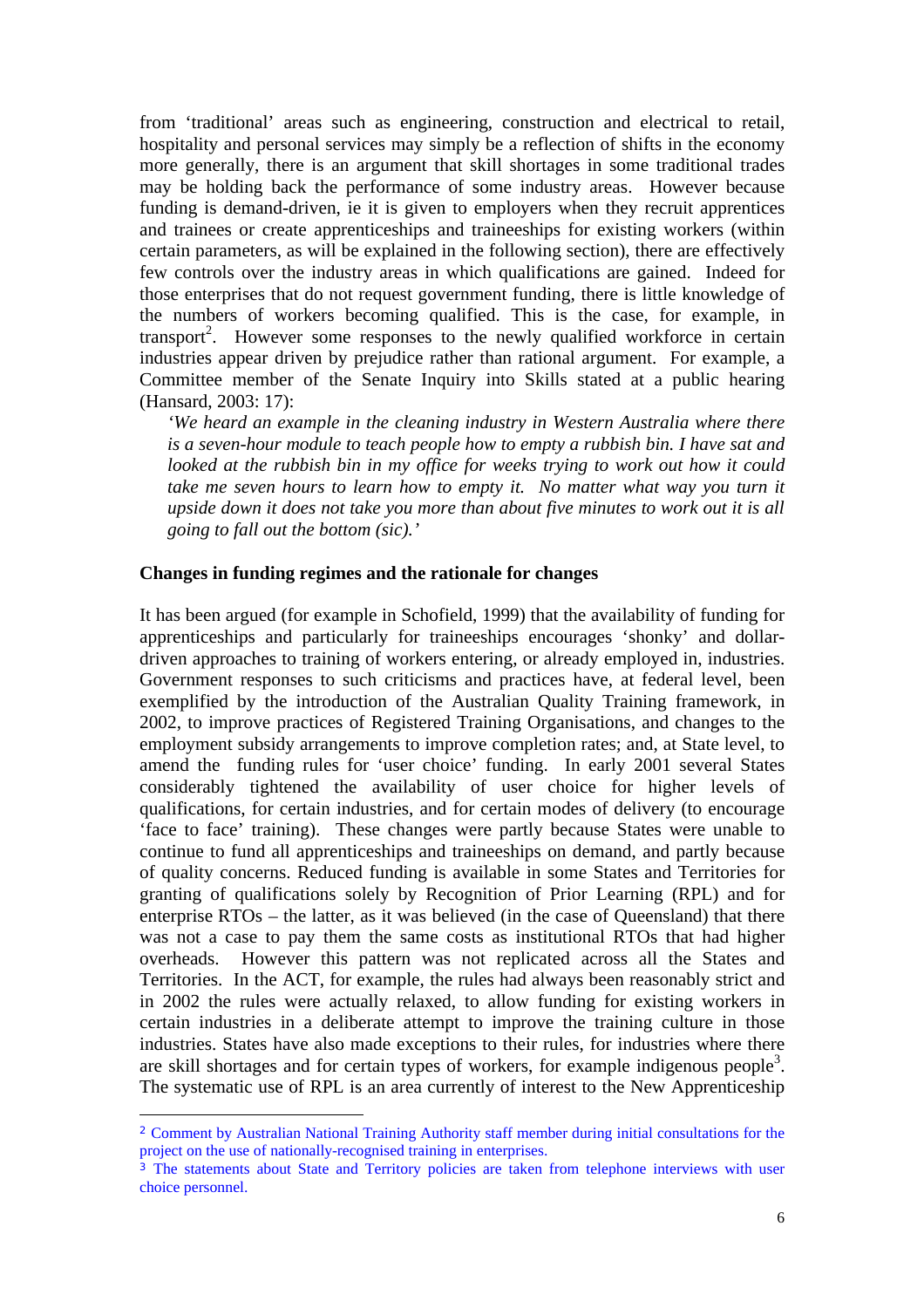policy section of the Department of Education, Science and Training, as was apparent in the meeting with their staff, and also to the union movement (Employment, Workplace Relations & Education References Committee, 2003: 174).

Following the withdrawal of user choice funding in some States in some circumstances, some companies needed to re-think their arrangements. In the enterprise interviews, the government call centre Learning & Development personnel for example, found that user choice funding was available for its staff in some States and not in others. Therefore they used the money from the funded States to subsidise the training in States that did not provide funding. The hospitality club, wishing to provide entry-level training for its existing workers, found that some workers at some qualification levels attracted funding and others did not. The RTO with which it was partnered worked out a complete 'package' for the club, with a 'bottom line' showing that the club made a profit from putting its workers onto traineeships, through using some of the employment subsidy money to pay for the training where user choice money was not available.

While such calculations seem dollar-driven, it would be naïve to imagine that training decisions like all business decisions are not subject to financial considerations. The outcome in both cases was that a large number of workers received structured training and qualifications which would be useful when re-entering the labour market and in allowing progression to higher level training. Interestingly, while the NSW government has been particularly suspicious of large-scale traineeship programs in certain industries, an audit of traineeships in the abattoir industry in that State revealed surprisingly good training practices and improvements in performance and safety within the industry (State Training Services, NSW Department of Education & Training).

## **Discussion and conclusion**

While it is accepted that apprentice training, in the past, may not always have been of high quality, the completion of an apprenticeship was nevertheless felt to confer a status in society (Unwin, 1996). An important part of apprenticeship was assuming this status. Shields (1992) maintains that, in the  $19<sup>th</sup>$  century, 'membership of the trade carried strong ideological and moral overtones … 'the time-served man (was) set apart from 'inferior' workers'. Therefore, apprentices have traditionally been taught not only the skills involved in the trade but also how to 'become' a member of that trade (Venables, 1967; D. Smith, 1992).

With the rapid growth in numbers of apprentices and particularly trainees, it will be interesting to see whether the same status and the same rites of passage will eventually accrue to workers with, for example, a Certificate III in Retail Supervision or a Certificate IV in Health Service Assistance (Pharmacy Technician). In conversation with one State official, for example, when asked if user choice funding was available for existing workers, the official replied, 'Only for apprenticeships'. He meant the pre-Training Reform apprenticed trades, indicating that old views evidently die hard.

Another interesting development reported in the Senate Inquiry on Skills (EWRERC, 2003: 175) is the advocacy by employers associations, unions, and also the Victorian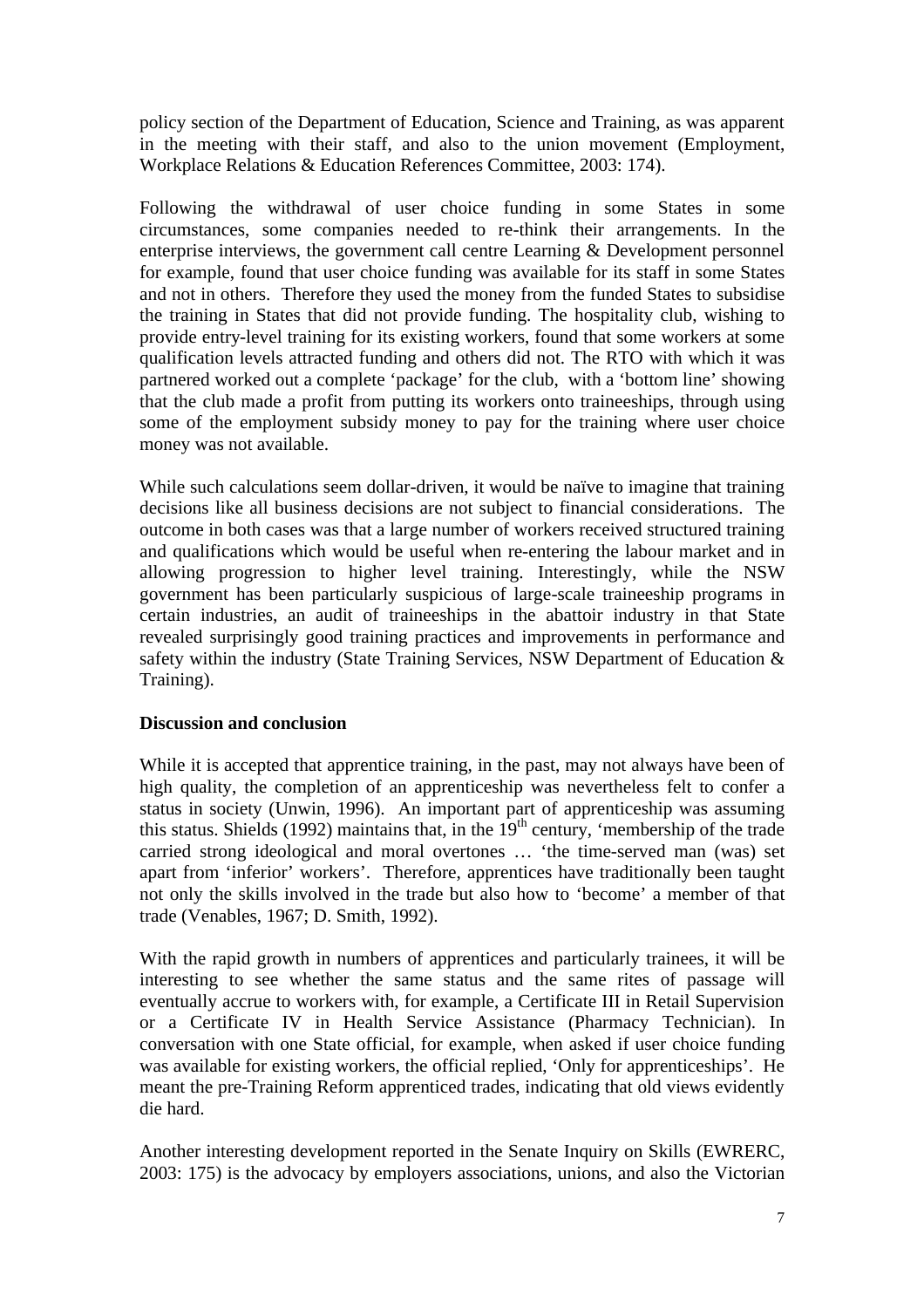government), for a separate 'system' for existing workers, leaving the New Apprenticeship (apprenticeship and traineeships) system only for 'entry-level' training. While some sound arguments, such as the seemingly superfluous involvement of brokering organisations in setting up traineeships for existing workers, are advanced for this proposal, underlying the proposals could be a persisting belief that the purpose of apprenticeships (and perhaps, grudgingly, traineeships) is to provide employment for young workers entering the workforce. It is possible, also, that there is a certain amount of opposition to the concept of part-time workers being deemed apprentices or trainees – for example those people who spend unnecessarily long periods of time learning how to empty rubbish bins.

Thus there seems to be a tendency by some commentators and policy-makers to view some qualifications, and therefore occupations, as more 'real' and valuable than others. This may stem from various ideological positions including a perception that working in manufacturing industry and, more generally, working with one's hands, may be more useful and more worthy than working with people in other occupational areas, such as, for example, caring or service roles. In time, individuals, or the successors in their roles, may come to accept that skills in newer industries and previously unapprenticed occupations in older industries are as important and valuable as those in the older 'trades'. If this is so, then the conception of skill could be argued to have become policy-driven, or 'politically constructed' rather than socially constructed. This 'political' construction of skill will have been the result of deliberate policy interventions to increase skill levels, to broaden qualifications to additional industry areas, as well as to provide additional career pathways for young workers and others. However, in view of the differing conceptions of skill that were discussed earlier in the paper, any shift in perceptions will be slow and highly contested. This paper has only begun to explore the possible implications.

- Australian National Training Authority (ANTA) (2003). *Implementation of specific aspects of the user choice policy by States and Territories.* ANTA, Brisbane.
- Braverman, H. (1974). *Labor and monopoly capital.* New York: Free Press.
- Davidson, M. (2003). Summary of State and Territory user choice regulations, unpublished working document, South Australian Department of Further Education, Employment, Science & Technology.
- Dockery, A.M. & Norris, K. (1996). The 'rewards' for apprenticeship training in Australia. *Australian Bulletin of Labour,* 22:2, 109-125.
- Down, C. (2002). *Qualitative impact of Training Packages on vocational education and training clients.* ANTA, Brisbane.
- Employment, Workplace Relations & Education References Committee (2003). *Bridging the skills divide.* Department of the Senate, Canberra.
- Fooks, D. (1997). VET and the 1997-98 budget. *Training Agenda,* 5:3, 15.
- Hampson, I. (2002). Training reform: Back to square one? *The Economic and Labour Relations Review,* 13: 1, 149-174.
- Hansard (2003). Transcript of the Senate Inquiry into Skills public hearing, Sydney, 7 May.
- Harris, R. & Deissinger, T. (2003). Learning cultures for apprenticeships: A comparison of Germany and Australia. *Enriching Learning Cultures: 11th Annual Conference on Post-Compulsory Education and Training,* Surfers Paradise, 1-3 December.